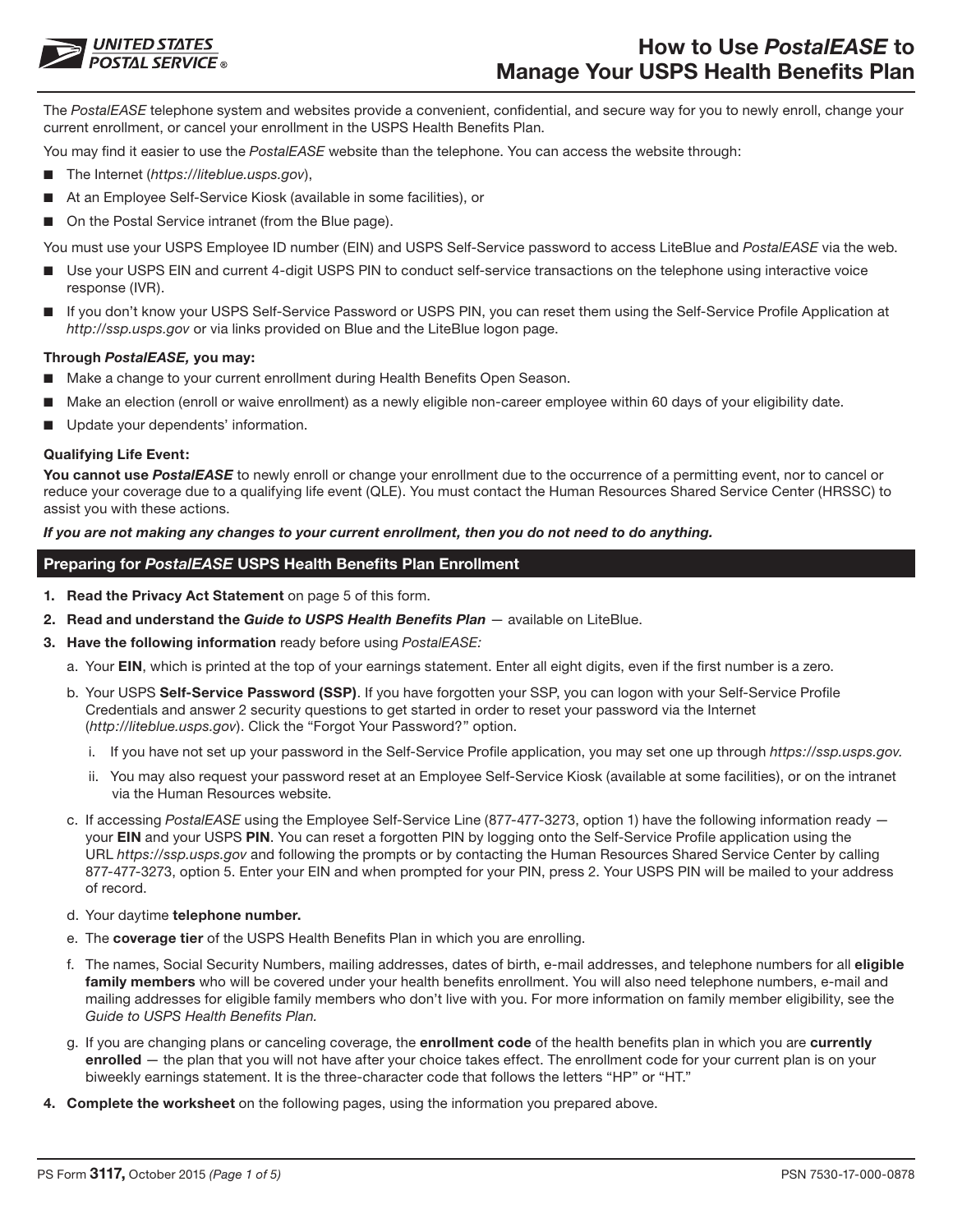# **Now You Are Ready To Enroll**

- If you have access, you may find using the *PostalEASE* Employee website simpler than using the telephone. You can access the website:
	- On the Internet (*https://liteblue.usps.gov*),
	- At an Employee Self-Service Kiosk (available in some facilities), or
	- On the Postal Service intranet (from the Blue page).
- Otherwise, call the Employee Service Line to reach *PostalEASE* toll-free at 877-4PS-EASE (877-477-3273, option 1) or 866-260-7507 for TTY.
- When prompted, select USPS Health Benefits Plan.
- Follow the script and prompts to enter your Employee Identification Number, your USPS PIN, and the information from your completed *PostalEASE* USPS Health Benefits Plan Worksheet that begins on page 3.

## **After Completing Your Entries You Should Note the Following Information**

- Record the confirmation number you receive from PostalEASE:
- Your enrollment will be processed on this date:
- Your enrollment will be reflected in your paycheck that is dated:

We recommend that you keep this information and your *PostalEASE* USPS Health Benefits Plan Worksheet.

You may contact the Human Resources Shared Service Center (HRSSC) for assistance if:

- You are deaf or hard of hearing;
- You cannot use the telephone, Internet, Employee Self-Service kiosk, or intranet for a medical reason; or
- You receive a message in PostalEASE directing you to contact the HRSSC when attempting to make a change.

Just call the Employee Service Line at 877-477-3273. When prompted, select 5 for the HRSSC. Then select Benefits to speak with a representative who will assist you.

To reach the HRSSC using TTY, call 866-260-7507. Leave your name and an email address or phone number where you can be reached along with a message indicating your call is regarding a *PostalEASE* related issue.

If you currently have a USPS Health Benefits Plan enrollment and you do not want to make any changes . . . *do nothing.*

No person is permitted to be the enrollee for both the USPS Health Benefits Plan and the Federal Employees Health Benefits Plan (FEHB). A person is permitted to be covered under the USPS Health Benefits Plan and FEHB where in one plan they are the enrolled employee and in the other plan they are a covered dependent.

Dual enrollment is when you or an eligible family member under your enrollment is covered under more than one USPS Health Benefits Plan enrollment. No enrollee or family member is permitted to receive benefits under more than one USPS Health Benefits Plan enrollment. If you or a family member receives benefits under more than one USPS Health Benefits Plan, this is fraud and you are subject to disciplinary action.

**WARNING:** Any intentionally false statement in this application or willful misrepresentation relative thereto is a violation of the law punishable by a fine of not more than \$10,000 or imprisonment of not more than 5 years, or both. (18 U.S.C. 1001). I understand that I may be subject to penalties assessed by the Internal Revenue Service (IRS) if I do not have health insurance (26 U.S.C. 5000A).

## *PostalEASE* **USPS Health Benefits Plan Worksheet**

This worksheet will help you prepare to call *PostalEASE*; or use *PostalEASE* on the Internet (*https://liteblue.usps.gov*), on an Employee Self-Service Kiosk (now available in some facilities), or on the Postal Service intranet (from the Blue page). You may contact the Human Resources Shared Service Center (HRSSC) by calling 877-477-3273, Option 5 or TTY, 866-260-7507 for assistance if:

- You are deaf or hard of hearing;
- You cannot use the telephone, Internet, Employee Self-Service kiosk, or intranet for a medical reason; or
- You receive a message in *PostalEASE* directing you to contact the HRSSC when attempting to make a change.

**Please Note:** If you are not making a change listed under Part 2, you will need to **provide documentation** showing that your election is due to a qualifying life event (QLE) and that you are contacting the HRSSC within the required period.

For more information on QLEs, please refer to the *Guide to USPS Health Benefits Plan* available on LiteBlue. Except for open season and the adding of new family members, most enrollments and changes of enrollment are effective on the first day of the pay period after receipt of this form at the HRSSC. The HRSSC can give you the specific date on which your enrollment or enrollment change will take effect.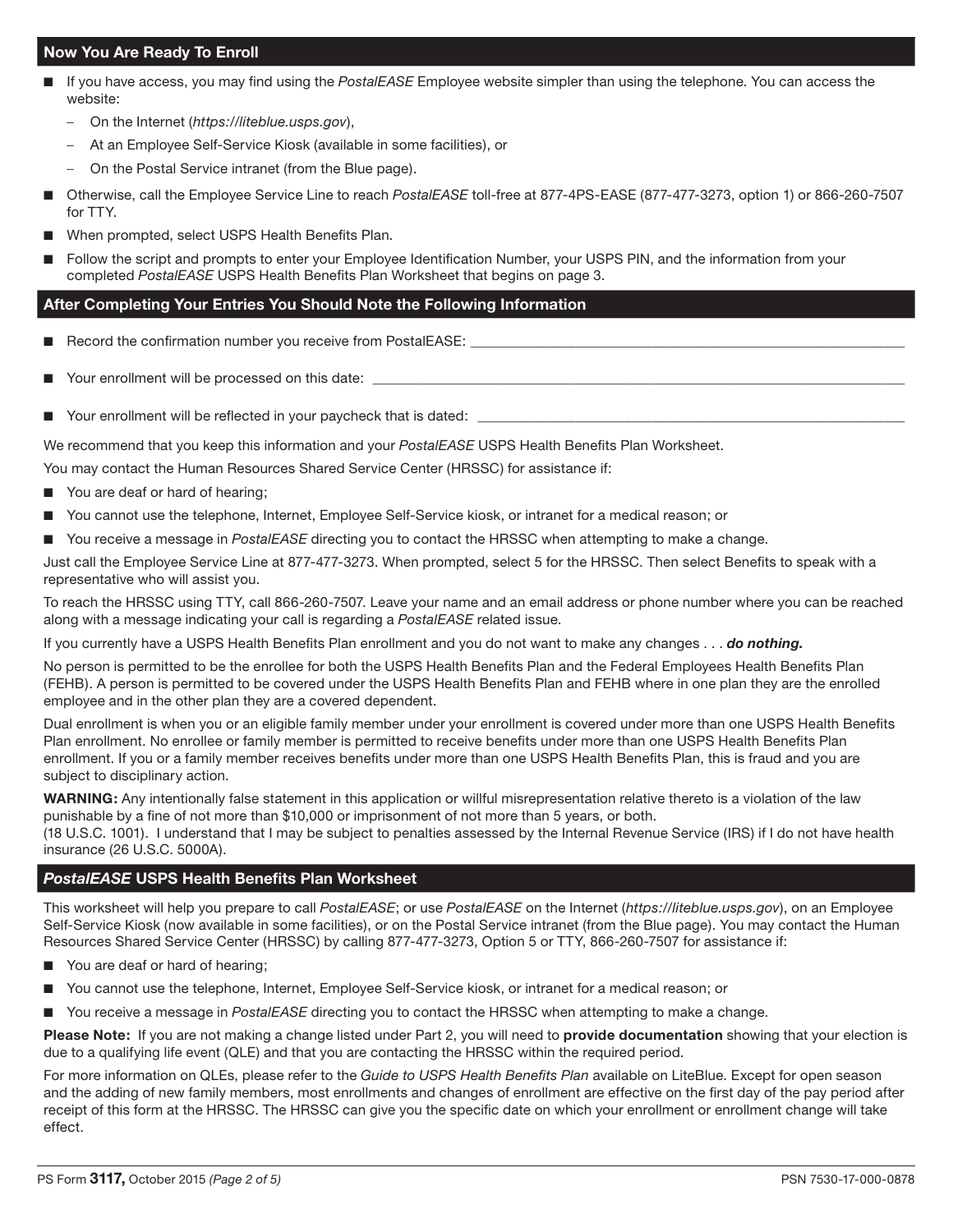# **PART 1 – EMPLOYEE INFORMATION**

| 1) Your Name (Last, First, Middle Initial)                                                                                                                                                                                                                                                                                                                                                                                                                                                                                                     |                                                      |                                       |                           | 2) Employee Identification Number (EIN):                                   |                             |                                                                                                                                                                                                                          |
|------------------------------------------------------------------------------------------------------------------------------------------------------------------------------------------------------------------------------------------------------------------------------------------------------------------------------------------------------------------------------------------------------------------------------------------------------------------------------------------------------------------------------------------------|------------------------------------------------------|---------------------------------------|---------------------------|----------------------------------------------------------------------------|-----------------------------|--------------------------------------------------------------------------------------------------------------------------------------------------------------------------------------------------------------------------|
| <b>PART 2 - TYPE OF ACTION YOU ARE REQUESTING</b>                                                                                                                                                                                                                                                                                                                                                                                                                                                                                              |                                                      |                                       |                           |                                                                            |                             |                                                                                                                                                                                                                          |
| 1) Open Season:                                                                                                                                                                                                                                                                                                                                                                                                                                                                                                                                | New Enrollment                                       |                                       | Change Current Enrollment |                                                                            |                             | Cancel/Waive Enrollment                                                                                                                                                                                                  |
| 2) New Hire:                                                                                                                                                                                                                                                                                                                                                                                                                                                                                                                                   | New Enrollment                                       |                                       | <b>Waive Enrollment</b>   |                                                                            |                             |                                                                                                                                                                                                                          |
| 3) Special Enrollment:<br>Change Current Enrollment                                                                                                                                                                                                                                                                                                                                                                                                                                                                                            |                                                      | <b>Cancel Enrollment</b>              |                           |                                                                            |                             | My signature in Part 8 certifies that I have read and understand the information regarding this election and that I understand that I may be subject to penalties assessed by the IRS if I do not have health insurance. |
| PART 3 - QUALIFYING LIFE EVENT (QLE) ACTIONS (SUPPORTING DOCUMENTATION NEEDED)<br>In most cases, HRSSC must receive enrollment/changes within 60 days after the QLE.                                                                                                                                                                                                                                                                                                                                                                           |                                                      |                                       |                           |                                                                            |                             |                                                                                                                                                                                                                          |
| New Enrollment<br>1) Check one:                                                                                                                                                                                                                                                                                                                                                                                                                                                                                                                |                                                      | Change Current Enrollment             |                           | Update Dependent List Only (Go to Part 6)                                  |                             | Cancel/Waive Enrollment                                                                                                                                                                                                  |
| Marriage<br>2) Check one:                                                                                                                                                                                                                                                                                                                                                                                                                                                                                                                      | Divorce                                              |                                       | Birth/Adoption            | Dependent Death                                                            | <b>Other</b>                |                                                                                                                                                                                                                          |
| 3) Date of QLE:                                                                                                                                                                                                                                                                                                                                                                                                                                                                                                                                |                                                      |                                       |                           |                                                                            |                             |                                                                                                                                                                                                                          |
| PART 4 - USPS HEALTH BENEFITS ENROLLMENT                                                                                                                                                                                                                                                                                                                                                                                                                                                                                                       |                                                      |                                       |                           |                                                                            |                             |                                                                                                                                                                                                                          |
| 1) USPS Health Benefits Plan Coverage Tier:                                                                                                                                                                                                                                                                                                                                                                                                                                                                                                    |                                                      | Self Only                             | Self Plus One             | Self and Family                                                            |                             |                                                                                                                                                                                                                          |
| 2) Old Plan Enrollment Code (if you are changing plans or canceling your current plan)                                                                                                                                                                                                                                                                                                                                                                                                                                                         |                                                      |                                       |                           |                                                                            |                             |                                                                                                                                                                                                                          |
|                                                                                                                                                                                                                                                                                                                                                                                                                                                                                                                                                |                                                      |                                       |                           |                                                                            |                             |                                                                                                                                                                                                                          |
| <b>PART 5 - PERSONAL INFORMATION</b><br>1) Your Gender:<br>Male                                                                                                                                                                                                                                                                                                                                                                                                                                                                                | 2) Married:                                          | Yes                                   |                           | 3) Daytime Telephone Number (including area code)                          |                             |                                                                                                                                                                                                                          |
| Female                                                                                                                                                                                                                                                                                                                                                                                                                                                                                                                                         |                                                      | No                                    |                           |                                                                            |                             |                                                                                                                                                                                                                          |
| <b>EMPLOYEE NAME:</b><br>PART 6 - DEPENDENT INFORMATION (for Self and Family coverage only)                                                                                                                                                                                                                                                                                                                                                                                                                                                    |                                                      |                                       |                           | EIN:                                                                       |                             |                                                                                                                                                                                                                          |
| You must provide a complete mailing address (if different from the USPS employee's) for each covered dependent. If you are adding or<br>updating information for a dependent who does not reside with you, you will need to use the PostalEASE Employee Web on the Internet<br>(https://liteblue.usps.gov), at an Employee Self-Service Kiosk (available in some facilities), or on the Postal Service intranet (Blue page), or<br>submit the completed worksheet to the HRSSC to process your USPS Health Benefits Plan enrollment or change. |                                                      |                                       |                           |                                                                            |                             |                                                                                                                                                                                                                          |
| 1)                                                                                                                                                                                                                                                                                                                                                                                                                                                                                                                                             | Please check here if all dependents reside with you. |                                       |                           |                                                                            |                             |                                                                                                                                                                                                                          |
| 2) Complete the following information for each dependent.                                                                                                                                                                                                                                                                                                                                                                                                                                                                                      |                                                      |                                       |                           |                                                                            |                             |                                                                                                                                                                                                                          |
| Name of family member (last, first, middle initial):                                                                                                                                                                                                                                                                                                                                                                                                                                                                                           |                                                      |                                       | Social Security number:   |                                                                            | Date of birth (mm/dd/yyyy): |                                                                                                                                                                                                                          |
| Gender:<br>M<br>F                                                                                                                                                                                                                                                                                                                                                                                                                                                                                                                              | Relationship Code<br>(see pg. 6):                    | Address (if different from enrollee): |                           |                                                                            |                             |                                                                                                                                                                                                                          |
| Email address (if home address is different from enrollee's):                                                                                                                                                                                                                                                                                                                                                                                                                                                                                  |                                                      |                                       |                           | Preferred telephone number (if home address is different from enrollee's): |                             |                                                                                                                                                                                                                          |
| Name of family member (last, first, middle initial):                                                                                                                                                                                                                                                                                                                                                                                                                                                                                           |                                                      |                                       | Social Security number:   |                                                                            | Date of birth (mm/dd/yyyy): |                                                                                                                                                                                                                          |
| Gender:                                                                                                                                                                                                                                                                                                                                                                                                                                                                                                                                        | Relationship Code                                    | Address (if different from enrollee): |                           |                                                                            |                             |                                                                                                                                                                                                                          |
| M<br>F                                                                                                                                                                                                                                                                                                                                                                                                                                                                                                                                         | (see pg. 6):                                         |                                       |                           |                                                                            |                             |                                                                                                                                                                                                                          |
| Email address (if home address is different from enrollee's):                                                                                                                                                                                                                                                                                                                                                                                                                                                                                  |                                                      |                                       |                           | Preferred telephone number (if home address is different from enrollee's): |                             |                                                                                                                                                                                                                          |
| Name of family member (last, first, middle initial):                                                                                                                                                                                                                                                                                                                                                                                                                                                                                           |                                                      |                                       | Social Security number:   |                                                                            | Date of birth (mm/dd/yyyy): |                                                                                                                                                                                                                          |
| Gender:<br>F<br>M                                                                                                                                                                                                                                                                                                                                                                                                                                                                                                                              | Relationship Code<br>(see pg. 6):                    | Address (if different from enrollee): |                           |                                                                            |                             |                                                                                                                                                                                                                          |
| Email address (if home address is different from enrollee's):                                                                                                                                                                                                                                                                                                                                                                                                                                                                                  |                                                      |                                       |                           | Preferred telephone number (if home address is different from enrollee's): |                             |                                                                                                                                                                                                                          |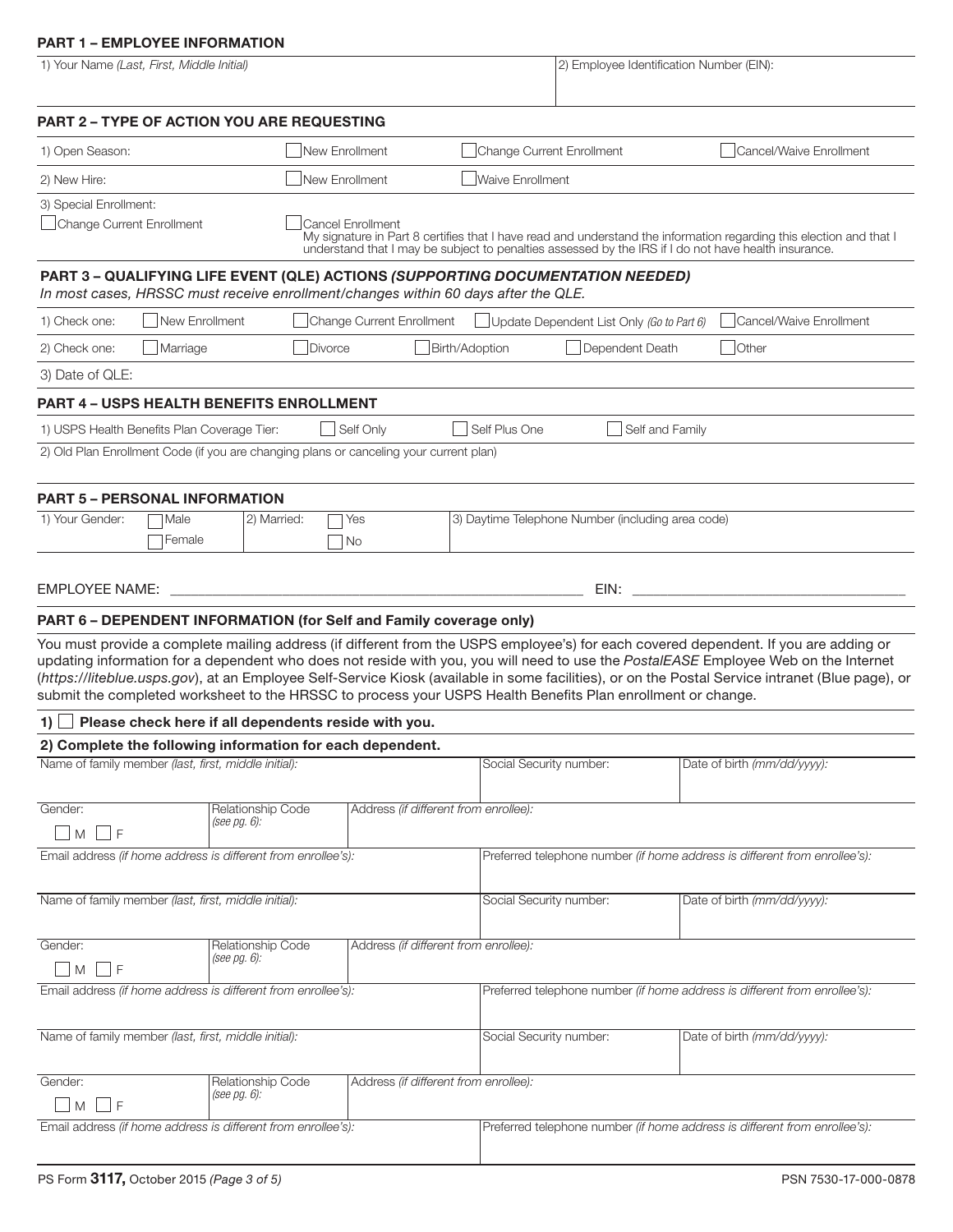| Name of family member (last, first, middle initial):          |                                      |                                       | Social Security number:                                                    | Date of birth (mm/dd/yyyy):                                                |  |  |
|---------------------------------------------------------------|--------------------------------------|---------------------------------------|----------------------------------------------------------------------------|----------------------------------------------------------------------------|--|--|
|                                                               |                                      |                                       |                                                                            |                                                                            |  |  |
| Gender:                                                       | Relationship Code                    | Address (if different from enrollee): |                                                                            |                                                                            |  |  |
| l IF<br>$\overline{M}$                                        | (see pg. 6):                         |                                       |                                                                            |                                                                            |  |  |
| Email address (if home address is different from enrollee's): |                                      |                                       | Preferred telephone number (if home address is different from enrollee's): |                                                                            |  |  |
|                                                               |                                      |                                       |                                                                            |                                                                            |  |  |
| Name of family member (last, first, middle initial):          |                                      |                                       | Social Security number:                                                    | Date of birth (mm/dd/yyyy):                                                |  |  |
|                                                               |                                      |                                       |                                                                            |                                                                            |  |  |
| Gender:                                                       | Relationship Code                    | Address (if different from enrollee): |                                                                            |                                                                            |  |  |
| - IF<br>M                                                     | (see pg. 6):                         |                                       |                                                                            |                                                                            |  |  |
|                                                               |                                      |                                       |                                                                            |                                                                            |  |  |
| Email address (if home address is different from enrollee's): |                                      |                                       |                                                                            | Preferred telephone number (if home address is different from enrollee's): |  |  |
|                                                               |                                      |                                       |                                                                            |                                                                            |  |  |
| Name of family member (last, first, middle initial):          |                                      |                                       | Social Security number:                                                    | Date of birth (mm/dd/yyyy):                                                |  |  |
| Gender:                                                       | Relationship Code                    | Address (if different from enrollee): |                                                                            |                                                                            |  |  |
|                                                               | (see pg. 6):                         |                                       |                                                                            |                                                                            |  |  |
| $M \mid F$                                                    |                                      |                                       |                                                                            |                                                                            |  |  |
| Email address (if home address is different from enrollee's): |                                      |                                       | Preferred telephone number (if home address is different from enrollee's): |                                                                            |  |  |
|                                                               |                                      |                                       |                                                                            |                                                                            |  |  |
| Name of family member (last, first, middle initial):          |                                      |                                       | Social Security number:                                                    | Date of birth (mm/dd/yyyy):                                                |  |  |
|                                                               |                                      |                                       |                                                                            |                                                                            |  |  |
| Gender:                                                       | Relationship Code                    | Address (if different from enrollee): |                                                                            |                                                                            |  |  |
| - F<br>M                                                      | (see pg. 6):                         |                                       |                                                                            |                                                                            |  |  |
| Email address (if home address is different from enrollee's): |                                      |                                       |                                                                            | Preferred telephone number (if home address is different from enrollee's): |  |  |
|                                                               |                                      |                                       |                                                                            |                                                                            |  |  |
| Name of family member (last, first, middle initial):          |                                      |                                       | Social Security number:                                                    | Date of birth (mm/dd/yyyy):                                                |  |  |
|                                                               |                                      |                                       |                                                                            |                                                                            |  |  |
| Gender:                                                       | Relationship Code                    | Address (if different from enrollee): |                                                                            |                                                                            |  |  |
| - IF<br>M                                                     | (see $pg. 6$ ):                      |                                       |                                                                            |                                                                            |  |  |
|                                                               |                                      |                                       |                                                                            | Preferred telephone number (if home address is different from enrollee's): |  |  |
| Email address (if home address is different from enrollee's): |                                      |                                       |                                                                            |                                                                            |  |  |
| Name of family member (last, first, middle initial):          |                                      |                                       | Social Security number:                                                    | Date of birth (mm/dd/yyyy):                                                |  |  |
|                                                               |                                      |                                       |                                                                            |                                                                            |  |  |
|                                                               |                                      |                                       |                                                                            |                                                                            |  |  |
| Gender:                                                       | Relationship Code<br>(see pg. $6$ ): | Address (if different from enrollee): |                                                                            |                                                                            |  |  |
| -l F<br>M                                                     |                                      |                                       |                                                                            |                                                                            |  |  |
| Email address (if home address is different from enrollee's): |                                      |                                       | Preferred telephone number (if home address is different from enrollee's): |                                                                            |  |  |
|                                                               |                                      |                                       |                                                                            |                                                                            |  |  |
| Name of family member (last, first, middle initial):          |                                      |                                       | Social Security number:                                                    | Date of birth (mm/dd/yyyy):                                                |  |  |
|                                                               |                                      |                                       |                                                                            |                                                                            |  |  |
| Gender:                                                       | Relationship Code                    | Address (if different from enrollee): |                                                                            |                                                                            |  |  |
| l IF<br>M                                                     | (see pg. 6):                         |                                       |                                                                            |                                                                            |  |  |
| Email address (if home address is different from enrollee's): |                                      |                                       | Preferred telephone number (if home address is different from enrollee's): |                                                                            |  |  |
|                                                               |                                      |                                       |                                                                            |                                                                            |  |  |
| * Relationship Codes:                                         |                                      |                                       |                                                                            |                                                                            |  |  |
| 01 - Spouse                                                   |                                      |                                       |                                                                            |                                                                            |  |  |
| 02 - Common Law Spouse                                        |                                      |                                       |                                                                            |                                                                            |  |  |
| 09 - Adopted child under age 26                               |                                      |                                       |                                                                            |                                                                            |  |  |
|                                                               |                                      |                                       |                                                                            |                                                                            |  |  |

10 – Foster child under age 26 (Requires certification to be filed with the HRSSC)

17 – Stepchild under age 26

19 – Child under age 26

99 – Child age 26 or older incapable of self support (Requires certification to be filed with the HRSSC)